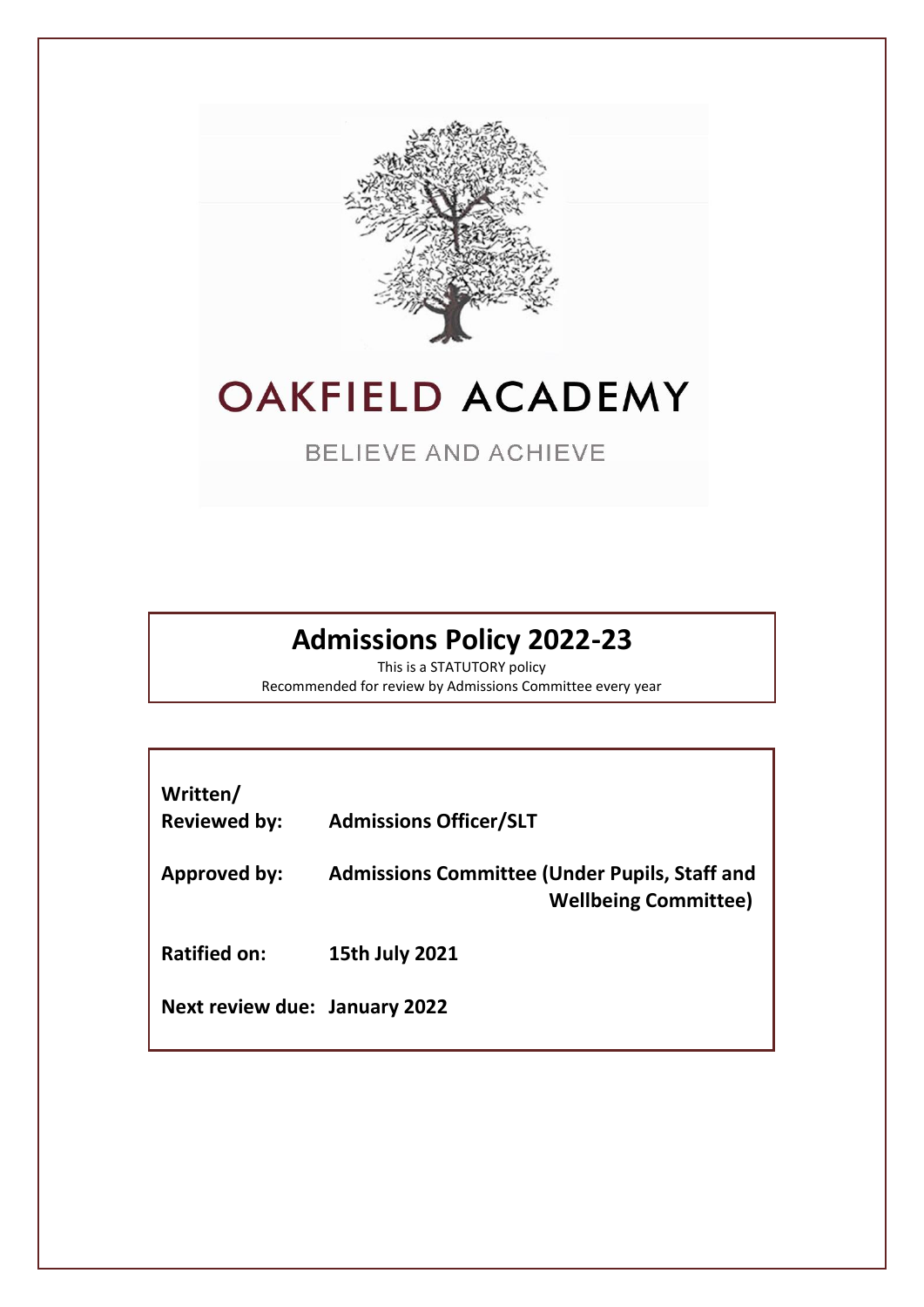#### **Admissions Arrangements for 2022/23 Academic Year**

These admission arrangements apply to all applications for admissions to Oakfield Academy for Year 5 entry in September 2022 and any in year applications from 1<sup>st</sup> September 2022.

#### **Introduction**

The Admissions Authority for Oakfield Academy is the Board of Trustees.

An Admissions Committee comprising of Trustees is responsible for taking all admission decisions for children transferring into Year 5 and for joining the school during the academic year.

Somerset Local Authority is responsible for co-ordinating all applications for children who transfer into Year 5. These admissions arrangements should be read in conjunction with Somerset's published co-ordinated Admissions Scheme for September 2022.

#### **The Published Admission Number**

The Board of Trustees has set an Admission Number of 174 for the year of entry. This indicates the maximum number of children who would be admitted and is designed to make maximum use of space and resources.

#### **Applying for a school place**

In order to be considered for a place at Oakfield Academy, an application form must be completed. Applications can be made on-line at www.somerset.gov.uk/admissions or paper forms can be obtained from Somerset Local Authority. In-year application forms are available from the Academy. If there is additional information which should be considered this must be submitted at the same time as the application form on a Supplementary Information Form (SIF). School place application forms must be received by the following closing dates and times:

#### **Applications for Year 5 in 2022**

The closing date for year 5 applications in September 2022 is 15 January 2022. Outcomes will be sent by the Local Authority on behalf of the Board of Trustees by e-mail or second class post on the published outcome date, 16 April 2022.

Any Supplementary Information Forms must be submitted alongside the application form. Any application received after the closing date will be recorded as late and cannot then be administered until all on time applications have been considered by which time places may no longer be available within the Published Admission Number.

Where there are fewer applications received than places available in the particular year group, every child will be allocated a place. Where there are more applications received at any one time than places available within the Admission Number, then every application will be considered against the oversubscription criteria. Children will be allocated places in priority order to the Admission Number and all other applications will be refused. Places will be allocated strictly in accordance with the National Equal Preference with ranking allocation method.

#### **In Year Applications**

Applications for a place during the academic year must be made directly to the Academy office, by completing the in-year application form. The Trustees' Admissions Committee will consider applications promptly and applicants will receive a response within 10 school days following receipt of the application. Where a school place is offered it will be held open for 14 school days and applicants will need to confirm acceptance within this time.

#### **Oversubscription Criteria**

**The school will be required to admit any child where the Academy is named as their Education and Health Care Plan (EHCP) (as previous statement conditions), for SEND.**

- 1. Children Looked After– Children who are in the care of a Local Authority or have previously been and are now formally adopted or subject to a residence/child arrangement order or special guardianship order. Children who appear (to the admission authority) to have been in state care outside of England and ceased to be in state care as a result of being adopted. (See important note 1)
- 2. Children without a statement of Special Educational Needs, identified with a sensory, physical or medical disability (High Needs Pupils), where a multi-agency professional team has identified the School as the nearest accessible school. (See important note 2).
- 3. Children living in the catchment area, with an older sibling at the school at the time of admission, and who live at the same address.
- 4. Children living in the catchment area.
- 5. Children living outside the catchment area, with an older sibling at the school at the time of admission, and who live at the same address.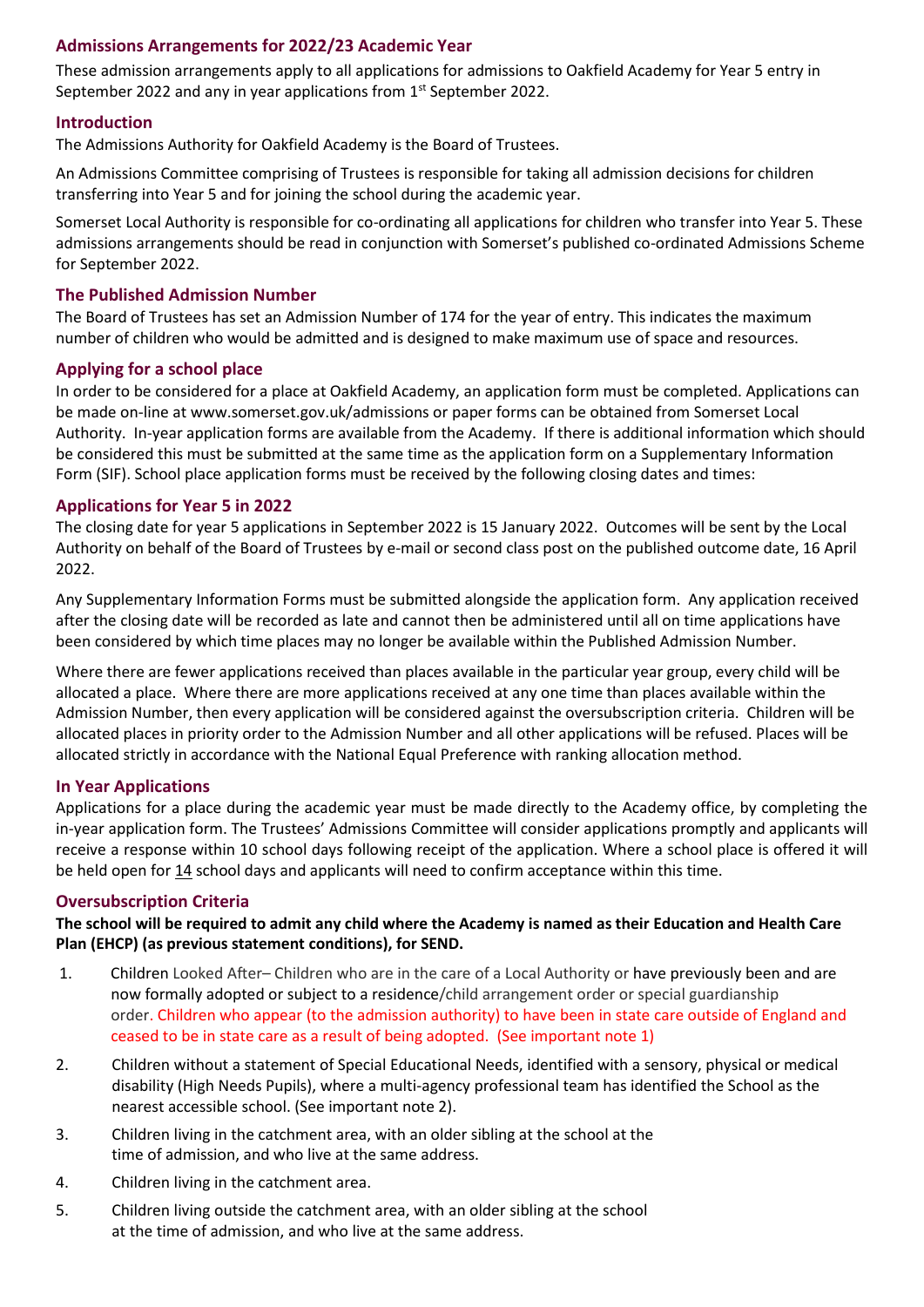#### **Important Notes**

- 1. A "Looked After Child" means any child who is in the care of a local authority in accordance with Section 22 (1) of the Children Act 1989. A child who was "a previously Looked After Child" means a child who after being Looked After became subject to an Adoption Order under Section 46 of the Adoption and Children Act 2002, a Residence Order under Section 8 of the Children Act 1989 or Special Guardianship Order under Section 14A of the Children Act 1989 as well as those children who appear (to the admission authority) to have been in state care outside of England and ceased to be in state care as a result of being adopted. Relevant evidence will be required to be submitted.
- 2. Criterion 2 enables schools to plan with SEN Officers for the school entry of children with physical, medical or sensory impairments, where significant capital works (e.g. accessible toilets, changing space, access to classrooms) are required. The lead time on these projects mean that school place outcome dates are too late for work to be completed in time for school entry in September. However, with the support of this criterion plans can be actioned with certainty early in the year.

#### **Tie Breaker**

In the event of oversubscription within any of the criteria listed above, preference will be given to applicants who live closest to the school, as measured in a straight line by a Geographical information System (GIS) method from the address point of the school site to the address point for the pupil's home. Where two distances are equal and it is therefore not possible to differentiate between them, priority will be determined by independent drawing of lots.

#### **Multiple birth applications (for example twins)**

In the case of multiple birth applications, where it would only normally be possible to admit one child within Admission Number, a place(s) will be allocated above Admission Number at the point of allocation. This will ensure that multiple birth siblings can be allocated places at the same school (sibling definition still applies).

#### **Waiting Lists**

Where an application has been refused, the child will be placed on a waiting list. This will be kept strictly in order of oversubscription criteria by the Board of Trustees, and will be maintained until the end of the academic year. Where places become available within the Admission Number they will be allocated to the highest ranked eligible child on the maintained list.

Children who are the subject of a direction by a Local Authority to admit or who are allocated to the school in accordance with the In-Year Fair Access Protocols, will take precedence over those children on a waiting list.

#### **Withdrawal of places**

The Board of Trustees will consider withdrawing the offer of a place if;

- **The place has been offered on the basis of an application which is subsequently found to be** fraudulent or intentionally misleading.
- The parent has not responded to the offer within 14 days.

#### **Issues relating to shared residency arrangements**

Legislation and guidance states that only one offer per child is made by the Local Authority. Therefore where separated parents issue separate applications for their child the Local Authority can only offer one place. In this situation the Board of Trustees requires parents to resolve matters between themselves. If an agreement cannot be reached parents may wish to seek legal advice. The Board of Trustees will not become involved in private disputes. The Board of Trustees does recognise that there may be situations where parents cannot ultimately reach an agreement between themselves and it is, therefore, necessary for the Board of Trustees to take a decision. Where this is the case the Board of Trustees will try to establish where the child spends the majority of their time and prioritise the application made by the parent living at this address.

Each parent will be required to write to the Board of Trustees and inform them of the number of days each week the child spends with them. Where the child spends equal time with both parents the Board of Trustees may ask for additional information including evidence of which parent is in receipt of child benefit, and/or the name of the GP surgery at which the child is registered. When the Board of Trustees has received all the necessary information from both parents a decision will be reached based on the evidence provided.

#### **Retained or Accelerated Entry**

The Board of Trustees will consider applications for retained or accelerated entry in cases where parents would like their child to be admitted to a year group either side of their child's chronological year group. The reasons for the request must be fully explained on a Supplementary Information Form and included with the school place application form.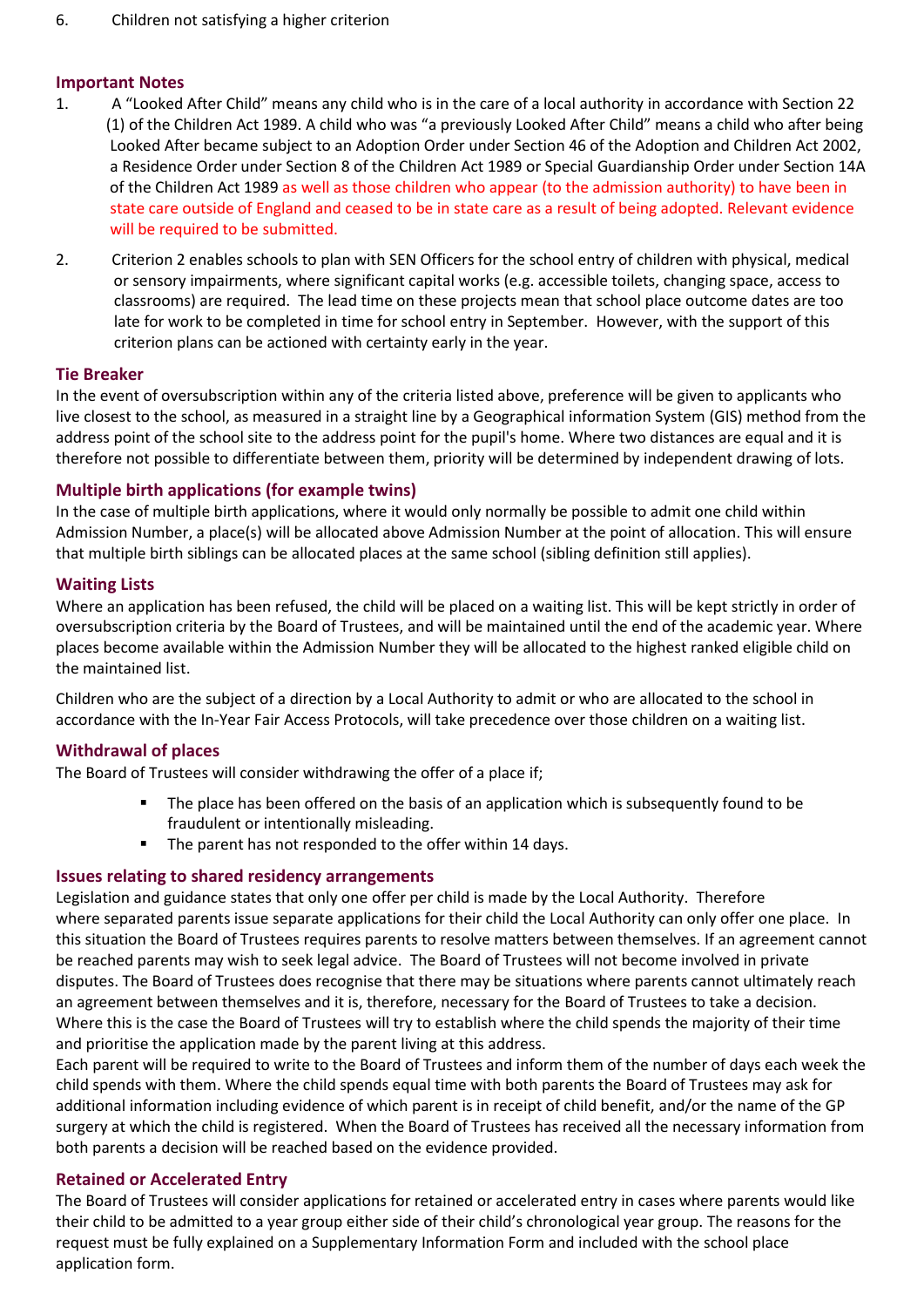#### **Children from Overseas**

The Board of Trustees will only allocate a place to anyone moving into the country from abroad if they have documentary evidence of a home address and copies of the passport and/or visa if required. The only exceptions are children of UK Service personnel and other Crown servants (including Diplomats) returning to the area.

#### **Appeals**

Applicants whose school place application is turned down have the legal right to appeal against the decision to refuse admission. Details concerning how to appeal are explained in the decision letters sent out when a place is refused.

#### **Children of UK Service Personnel**

The Admissions Authority endeavour to ensure their admission arrangements support the Government's commitment to removing disadvantage for service children. In year applications are usually considered for admission up to a maximum of half a term in advance of the place being taken up. An exception is made for children of UK service personnel and other Crown servants where a place can be made available up to a year in advance of being required providing the appropriate documentation is provided (an official government letter (e.g. MOD, FCO or GCHQ) declaring a relocation date and intended address.)

Usually, an in year place may be allocated prior to actual residency, only on receipt of exchange of contracts or a formal signed rental agreement. An exception is made for children of UK service personnel and other Crown servants. This means that, providing the application is accompanied by an official government letter (e.g. MOD, FCO or GCHQ) declaring a relocation date and intended address, the Admissions Authority will process the application on that address. If a home address is not available at this stage the Admissions Authority will accept a unit postal address or quartering area address.

If the parent is moving to the area as a result of leaving the armed forces then no special consideration will be given to the application under the grounds of the application being made by a service family.

#### **Definitions:**

#### **Home Address**

The home address is very important, as school places are allocated on the basis of the home address of each child. A child's home address is considered to be where the child spends the majority of their time with parents.

Documentary evidence of home ownership or suitable rental agreement may be required, together with proof of permanent residence at the property concerned. Places cannot be allocated on the basis of an intended future address, unless the house move can be confirmed through the formal 'exchange of contracts' or the signing of a minimum of a six month tenancy agreement. The Board of Trustees reserve the right to seek further documentary evidence to support a claim of residence.

An address used for childcare arrangements cannot be used as a home address for the purpose of applying for a school place. Fraudulent claims relating to the home address of a particular child may lead to the withdrawal of any offer of a school place.

The Admissions Authority must be notified of any change of address during the admissions procedure.

#### **Sibling**

For the purpose of admissions, a sibling is defined as a child living at the same address as a half or full brother or sister, an adoptive brother or sister or children of the same household.

#### **Parent**

Natural parents, whether they are married or not, any person who, although not a natural parent, has parental responsibility for a child or young person. Any person who, although not a natural parent, has care of a child or young person (having care of a child or young person means that a person with whom the child lives and who looks after the child, irrespective of what their relationship is with the child is considered to be a parent in education law).

#### **Distance Measurements**

For the purpose of measuring home to school distance, all calculations will be measured using a straight-line measurement from the address point of the home to the address point of the school using the GIS mapping system. (Address Point is a dataset that uniquely defines and locates residential, business and public postal addresses in Great Britain. It is created by matching information from Ordnance Survey digital map databases with more than 27 million addresses recorded in the Royal Mail). In the case of multi-level dwellings such as flats, the staircase will be included in the distance measurement.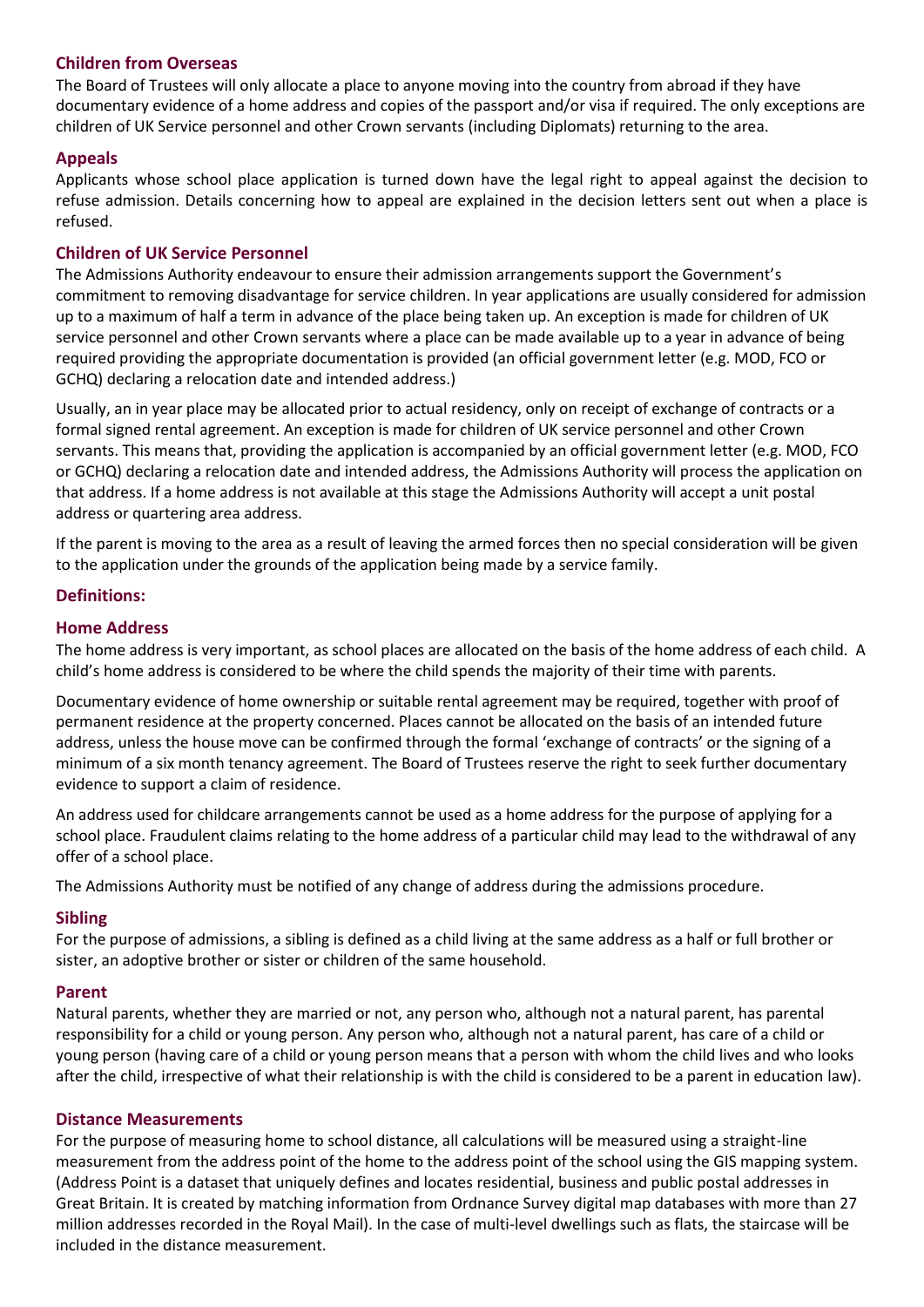# **ACCELERATION APPLICATION FORM**

Please complete this form if you would like your child to be accelerated (educated in a year group ahead of their chronological age).

The view of the Department for Education (DfE) is that it is preferential to teach children in their chronological age group and that this should only be deviated from in extreme circumstances. A request for acceleration will be discussed with the relevant professionals and the Head Teacher and will be ultimately considered by the Board of Trustees. It is only granted in exceptional circumstances.

| Child's Full Name         |                             |  |
|---------------------------|-----------------------------|--|
| Date of Birth             |                             |  |
| <b>Current Year Group</b> | Chronological Year<br>Group |  |
| Home Address              |                             |  |
|                           |                             |  |
| Child's Current School    |                             |  |

Have you already discussed this with your child's current Head teacher or pre-school?

| Yes |  |
|-----|--|
| No  |  |

Does your child have an Education and Health Care Plan?

| Yes |  |
|-----|--|
| No  |  |

Would you like to receive a copy of the completed form with your outcome letter?

| Yes |  |
|-----|--|
| N٥  |  |

Please use the next page to explain your reasons for this request. You may attach any medical information or psychological reports obtained independently or any other information you feel is relevant that you would like us to consider. Please ensure that any supporting evidence is clearly marked with your child's name.

If necessary your child's current school, pre-school or other professionals will be contacted for their views prior to a decision letter being sent to you.

#### **Please return this form to;**

**Accelerations and Retentions Oakfield Academy Oakfield Road Frome Somerset**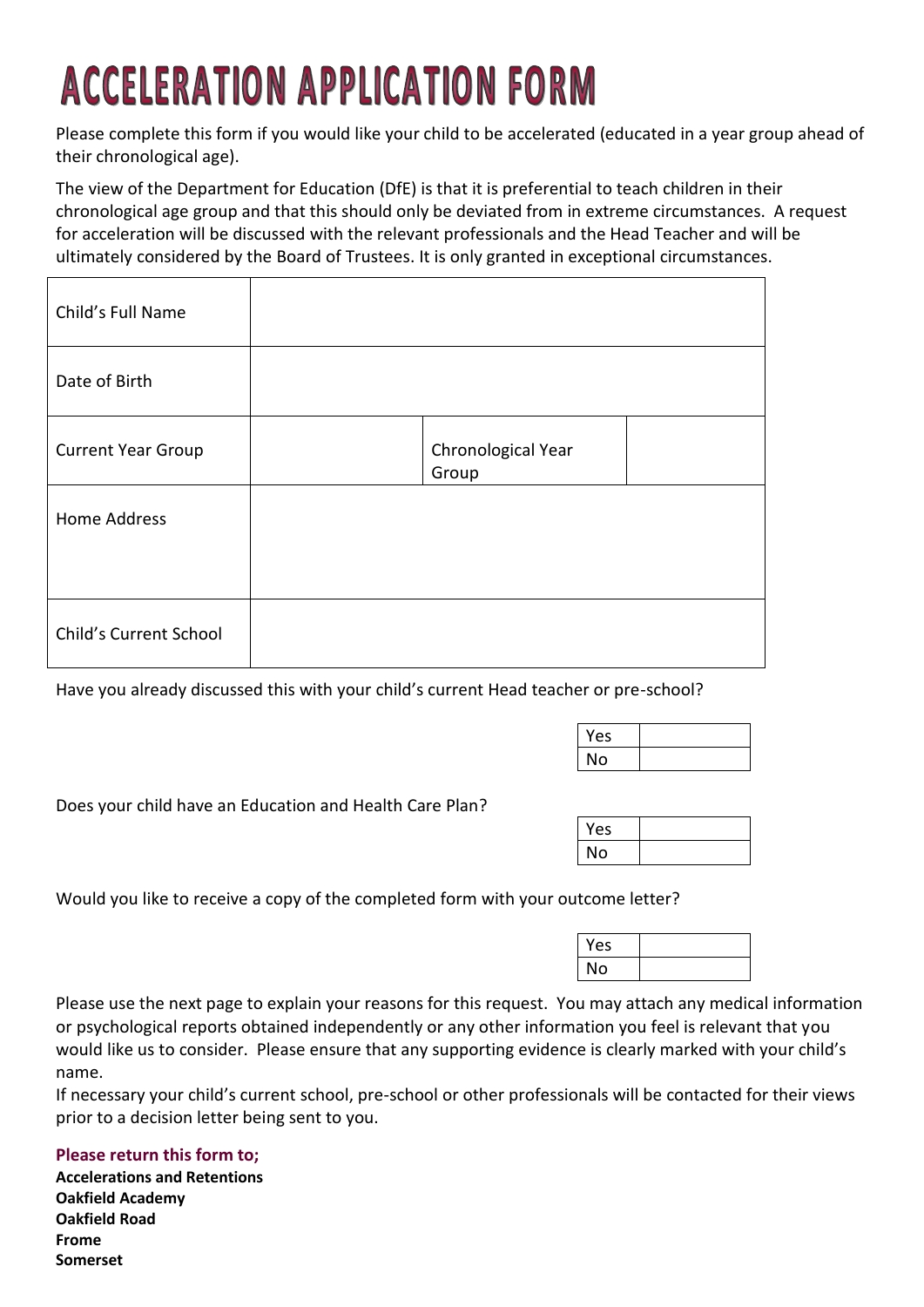**BA11 4JF**

**Reasons for Acceleration:**

I understand that in signing this form I am requesting that my child is accelerated and that if the acceleration is agreed my child will need to remain in education until the statutory school leaving age.

Signed………………………………………………… Date………………………………………………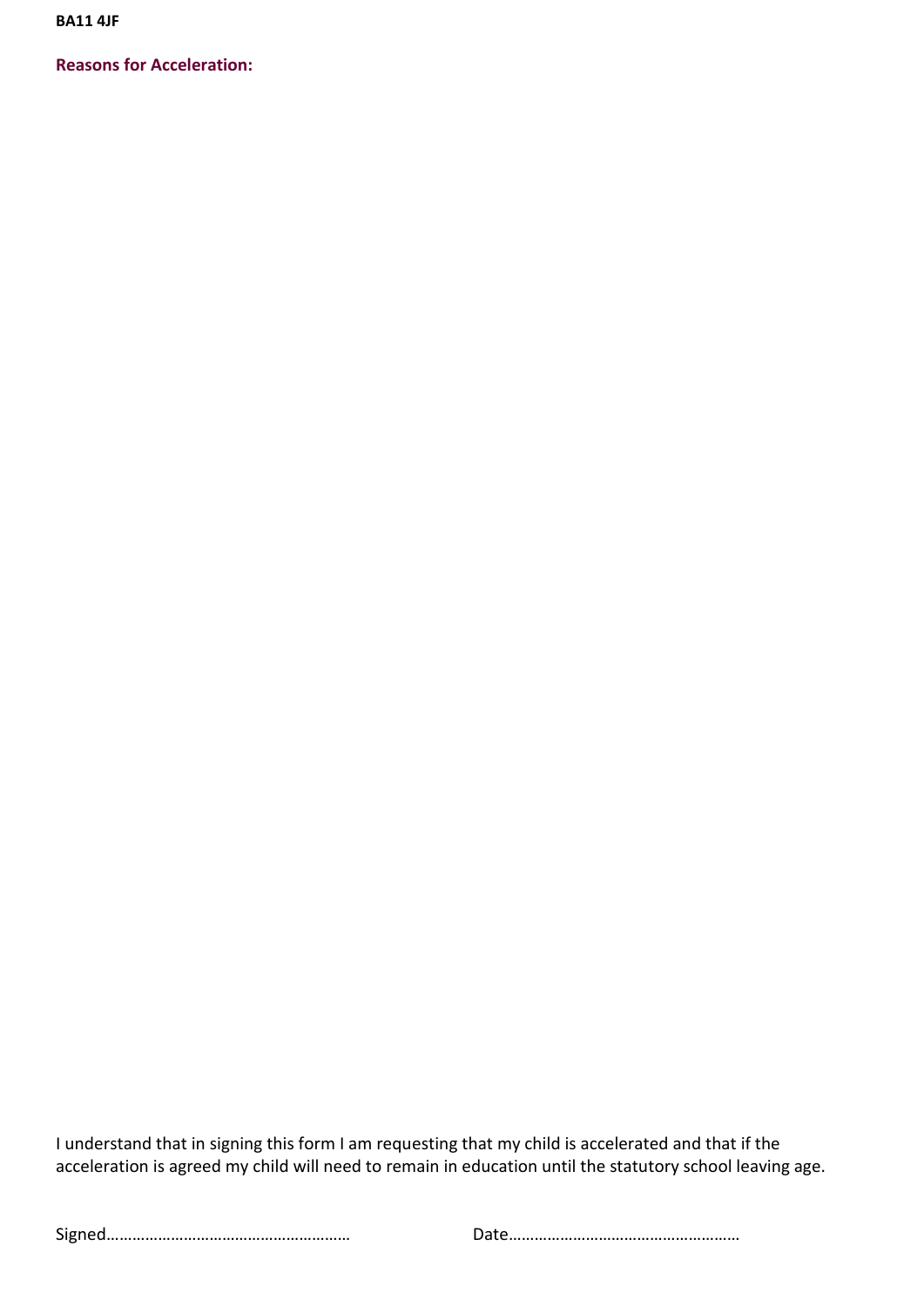## **RETENTION APPLICATION FORM**

Please complete this form if you would like your child to be retained (educated in a year group behind their chronological age).

The view of the Department for Education (DfE) is that it is preferential to teach children in their chronological age group and that this should only be deviated from in extreme circumstances. A request for retention will be discussed with the relevant professionals and the Head Teacher and will be ultimately considered by the Board of Trustees. It is only granted in exceptional circumstances.

| <b>Child's Full Name</b>      |                                    |  |
|-------------------------------|------------------------------------|--|
| <b>Date of Birth</b>          |                                    |  |
| <b>Current Year Group</b>     | <b>Chronological Year</b><br>Group |  |
| <b>Home Address</b>           |                                    |  |
|                               |                                    |  |
| <b>Child's Current School</b> |                                    |  |

Have you already discussed this with your child's current Head teacher or pre-school?

| Yes |  |
|-----|--|
| No  |  |

Does your child have an Education and Health Care Plan?

| Yes |  |
|-----|--|
| ٩о  |  |

Would you like to receive a copy of the completed form with your outcome letter?

| Yes |  |
|-----|--|
| No  |  |

Please use the next page to explain your reasons for this request.

You may attach any medical information or psychological reports obtained independently or any other information you feel is relevant that you would like us to consider. Please ensure that any supporting evidence is clearly marked with your child's name.

If necessary your child's current school, pre-school or other professionals will be contacted for their views prior to a decision letter being sent to you.

**Please return this form to:**

**Accelerations and Retentions Oakfield Academy Oakfield Road Frome Somerset**